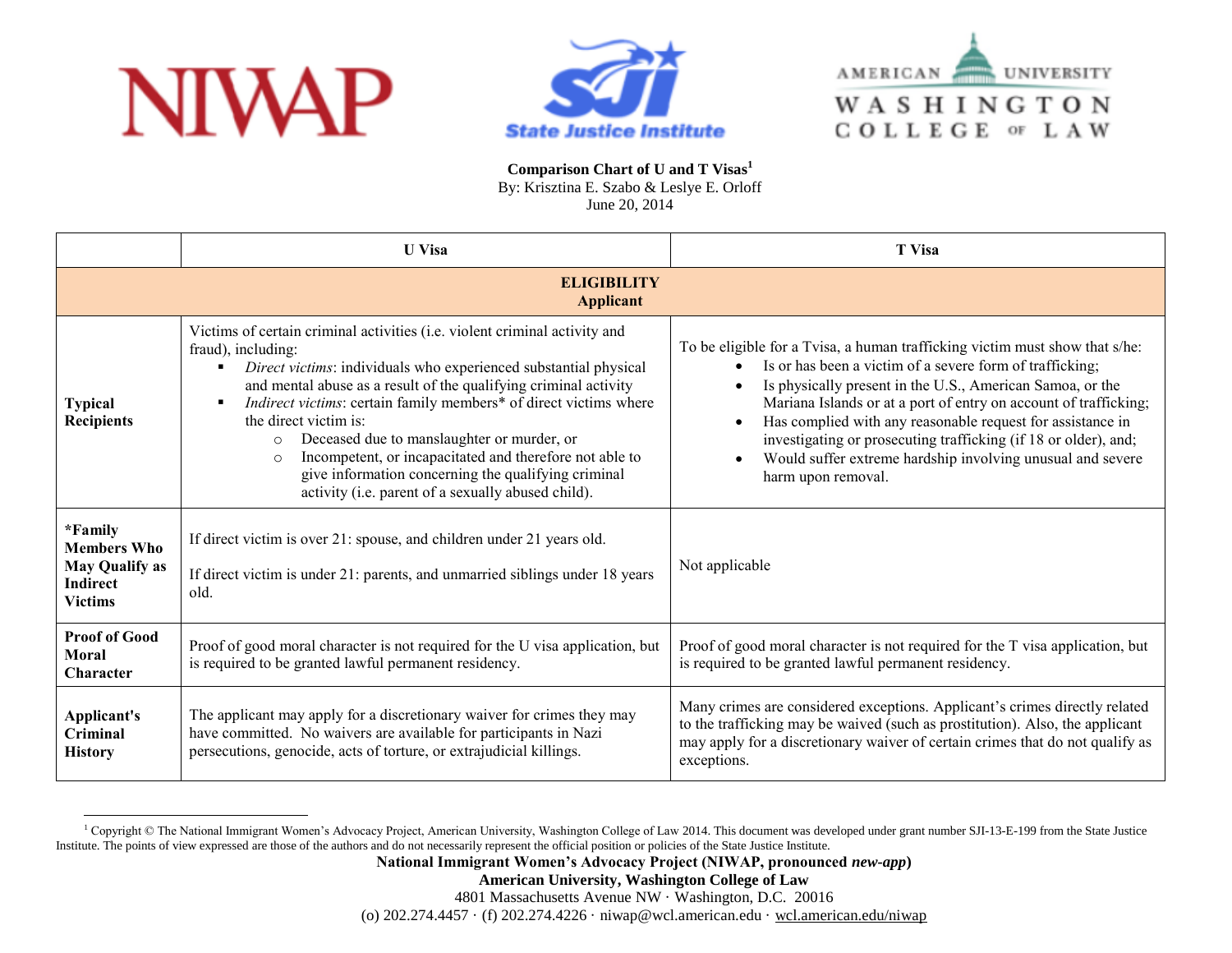| *Applicant's<br>Criminal<br><b>History That Is</b><br><b>Related to</b><br><b>Domestic</b><br><b>Violence</b><br><b>Suffered</b> | The applicant may apply for a discretionary waiver for crimes they may<br>have committed including domestic violence. No waivers are available for<br>participants in Nazi persecutions, genocide, acts of torture, or extrajudicial<br>killings.                                                                                                                                                                                                                                                                                                                                                                                                 | Not applicable                                                                                                                                                                                                                                                                                                                                                                                                                                                                                                                                               |
|----------------------------------------------------------------------------------------------------------------------------------|---------------------------------------------------------------------------------------------------------------------------------------------------------------------------------------------------------------------------------------------------------------------------------------------------------------------------------------------------------------------------------------------------------------------------------------------------------------------------------------------------------------------------------------------------------------------------------------------------------------------------------------------------|--------------------------------------------------------------------------------------------------------------------------------------------------------------------------------------------------------------------------------------------------------------------------------------------------------------------------------------------------------------------------------------------------------------------------------------------------------------------------------------------------------------------------------------------------------------|
|                                                                                                                                  | <b>Criminal Activity Suffered by Victim</b>                                                                                                                                                                                                                                                                                                                                                                                                                                                                                                                                                                                                       |                                                                                                                                                                                                                                                                                                                                                                                                                                                                                                                                                              |
| Qualifying<br>Criminal<br><b>Activity</b>                                                                                        | Any of the following: abduction, abusive sexual contact, blackmail,<br>domestic violence, extortion, false imprisonment, female genital mutilation,<br>felonious assault, fraud in foreign labor contracting, hostage, incest,<br>involuntary servitude, kidnapping, manslaughter, murder, obstruction of<br>justice, peonage, perjury, prostitution, rape, sexual assault, sexual<br>exploitation, slave trade, stalking, torture, trafficking, witness tampering,<br>unlawful criminal restraint, other related criminal (including attempt,<br>conspiracy, or solicitation to commit any of the above and other related<br>criminal activity). | "Severe form of trafficking in persons"<br>The TVPA defines a "severe form of trafficking" as:<br>(A) Sex trafficking in which a commercial sex act is induced by force,<br>fraud, or coercion, or in which the person induced to perform such an act<br>has not attained 18 years of age; or<br>(B) The recruitment, harboring, transportation, provision, or obtaining of a<br>person for labor or services, through the use of force, fraud, or coercion for<br>the purpose of subjection to involuntary servitude, peonage, debt bondage,<br>or slavery. |
| <b>Proof of Harm</b>                                                                                                             | Must show substantial physical or mental abuse as a result of the criminal<br>activity.                                                                                                                                                                                                                                                                                                                                                                                                                                                                                                                                                           | Not required                                                                                                                                                                                                                                                                                                                                                                                                                                                                                                                                                 |
|                                                                                                                                  | Perpetrator                                                                                                                                                                                                                                                                                                                                                                                                                                                                                                                                                                                                                                       |                                                                                                                                                                                                                                                                                                                                                                                                                                                                                                                                                              |
| Applicant's<br><b>Relationship to</b><br>Perpetrator                                                                             | Any individual                                                                                                                                                                                                                                                                                                                                                                                                                                                                                                                                                                                                                                    | Any individual                                                                                                                                                                                                                                                                                                                                                                                                                                                                                                                                               |
| *If Applicant<br><b>Is/Was Married</b><br>to Perpetrator                                                                         | Not required                                                                                                                                                                                                                                                                                                                                                                                                                                                                                                                                                                                                                                      | Not required                                                                                                                                                                                                                                                                                                                                                                                                                                                                                                                                                 |
| <b>Requirement of</b><br><b>Applicant and</b><br>Perpetrator's<br><b>Shared</b><br><b>Residence</b>                              | Not required                                                                                                                                                                                                                                                                                                                                                                                                                                                                                                                                                                                                                                      | Not required                                                                                                                                                                                                                                                                                                                                                                                                                                                                                                                                                 |
| Perpetrator's<br>Immigration<br><b>Status</b>                                                                                    | Any status (including undocumented)                                                                                                                                                                                                                                                                                                                                                                                                                                                                                                                                                                                                               | Any status (including undocumented)                                                                                                                                                                                                                                                                                                                                                                                                                                                                                                                          |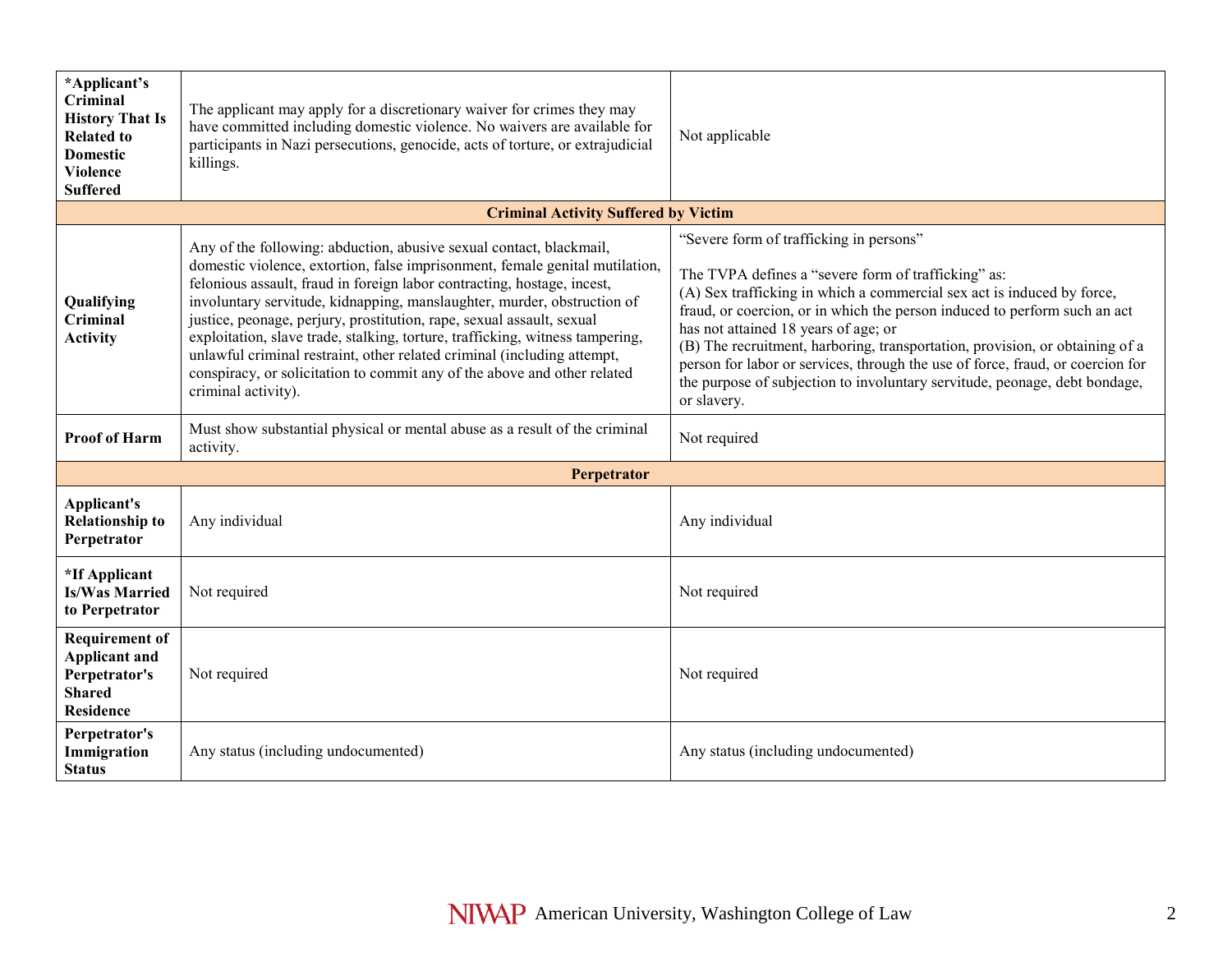| Cooperation<br>with Law<br><b>Enforcement</b><br><b>Requirements</b> | Applicant must submit a U visa certification (Form I-918 Supplement B)<br>signed by a designated law enforcement officer, judge, prosecutor, or other<br>state or federal government official involved in detection, investigation,<br>conviction, prosecution, conviction or sentencing of a listed criminal<br>activity. Applicant may be certified if she is a victim of a qualifying<br>criminal activity and has been, is being, or is likely to be helpful in the<br>detection, investigation, prosecution conviction or sentencing of criminal<br>activity. Certification is encouraged as soon as possible and certifying<br>helpfulness does not hinge on a case proceeding beyond detection or<br>investigation of a criminal activity. | An applicant must submit proof of reasonable cooperation with a trafficking<br>investigation or prosecution, unless she is under 18 years old or she can<br>demonstrate that she is unable to cooperate due to physical or psychological<br>trauma.<br>Applicant <i>may</i> submit, but is not required to submit, a law enforcement<br>endorsement on Form I-914 Supplement B as proof.<br>The law enforcement endorsement is not required.<br>Proof of continued presence may be submitted as secondary<br>evidence.<br>Endorsement is encouraged as soon as possible and certifying<br>$\bullet$<br>cooperation does not hinge on a case proceeding beyond detection<br>or investigation of human trafficking.<br>May also be eligible for U visa by virtue of being a victim of<br>$\bullet$<br>human trafficking. |
|----------------------------------------------------------------------|---------------------------------------------------------------------------------------------------------------------------------------------------------------------------------------------------------------------------------------------------------------------------------------------------------------------------------------------------------------------------------------------------------------------------------------------------------------------------------------------------------------------------------------------------------------------------------------------------------------------------------------------------------------------------------------------------------------------------------------------------|------------------------------------------------------------------------------------------------------------------------------------------------------------------------------------------------------------------------------------------------------------------------------------------------------------------------------------------------------------------------------------------------------------------------------------------------------------------------------------------------------------------------------------------------------------------------------------------------------------------------------------------------------------------------------------------------------------------------------------------------------------------------------------------------------------------------|
|                                                                      | <b>PROCESS</b>                                                                                                                                                                                                                                                                                                                                                                                                                                                                                                                                                                                                                                                                                                                                    |                                                                                                                                                                                                                                                                                                                                                                                                                                                                                                                                                                                                                                                                                                                                                                                                                        |
| What to File                                                         | U visa Application. Title: Application for U Nonimmigrant Status (Form I-<br>918; including I-918 Supplement B).                                                                                                                                                                                                                                                                                                                                                                                                                                                                                                                                                                                                                                  | T Visa Application. Title: Application for T Nonimmigrant Status (Form I-<br>914)                                                                                                                                                                                                                                                                                                                                                                                                                                                                                                                                                                                                                                                                                                                                      |
| <b>Where to File</b>                                                 | VAWA Unit of Vermont Service Center of the Department of Homeland<br>Security (DHS).                                                                                                                                                                                                                                                                                                                                                                                                                                                                                                                                                                                                                                                              | VAWA Unit of Vermont Service Center of the Department of Homeland<br>Security (DHS).                                                                                                                                                                                                                                                                                                                                                                                                                                                                                                                                                                                                                                                                                                                                   |
| Family<br><b>Members</b><br>Whom<br><b>Applicant Can</b>             | If applicant is over 21: spouse and unmarried children under the age of 21<br>at the time of filing.                                                                                                                                                                                                                                                                                                                                                                                                                                                                                                                                                                                                                                              | If applicant is over 21: spouse and unmarried children under the age of 21 at<br>the time of filing, and any adult or minor children of the derivative family<br>members                                                                                                                                                                                                                                                                                                                                                                                                                                                                                                                                                                                                                                               |
| <b>Include in His</b><br>or Her<br><b>Application</b>                | If applicant is under 21: spouse, children under the age of 21 at the time of<br>filing, parent(s), unmarried siblings under the age of 18 at the time of filing.                                                                                                                                                                                                                                                                                                                                                                                                                                                                                                                                                                                 | If applicant is under 21: spouse, children under the age of 21 at the time of<br>filing, parent(s), unmarried siblings under the age of 18 at the time of filing,<br>and any adult or minor children of the derivative family members.                                                                                                                                                                                                                                                                                                                                                                                                                                                                                                                                                                                 |
| Number of<br><b>Visas</b><br>given/year                              | 10,000 each fiscal year                                                                                                                                                                                                                                                                                                                                                                                                                                                                                                                                                                                                                                                                                                                           | 5,000 visas for each fiscal year. DHS has never reached the cap.                                                                                                                                                                                                                                                                                                                                                                                                                                                                                                                                                                                                                                                                                                                                                       |
| <b>Average Case</b><br>Processing<br><b>Times</b>                    | As of April 2014, 7 months.                                                                                                                                                                                                                                                                                                                                                                                                                                                                                                                                                                                                                                                                                                                       | As of April 2014, 6 months.                                                                                                                                                                                                                                                                                                                                                                                                                                                                                                                                                                                                                                                                                                                                                                                            |
|                                                                      | Prior to December 2013: research shows that processing times vary<br>between 6-18 months from filing.                                                                                                                                                                                                                                                                                                                                                                                                                                                                                                                                                                                                                                             | Prior to December 2013: research shows that processing times vary between<br>6-15 months from filing.                                                                                                                                                                                                                                                                                                                                                                                                                                                                                                                                                                                                                                                                                                                  |
| <b>How Long</b><br><b>Relief Lasts</b>                               | $\frac{4 \text{ years}}{4 \text{ years}}$ – may be extended if U visa holder is certified by law enforcement<br>to be required for an investigation, prosecution, exceptional circumstances,<br>or because U visa holder was unable to apply for lawful permanent<br>residence due to a DHS delay in issuing regulations.                                                                                                                                                                                                                                                                                                                                                                                                                         | 4 years - may be extended beyond the four years based on a endorsement<br>from a law enforcement official that the T nonimmigrant's presence was<br>necessary to assist in the investigation or prosecution of the acts of<br>trafficking.                                                                                                                                                                                                                                                                                                                                                                                                                                                                                                                                                                             |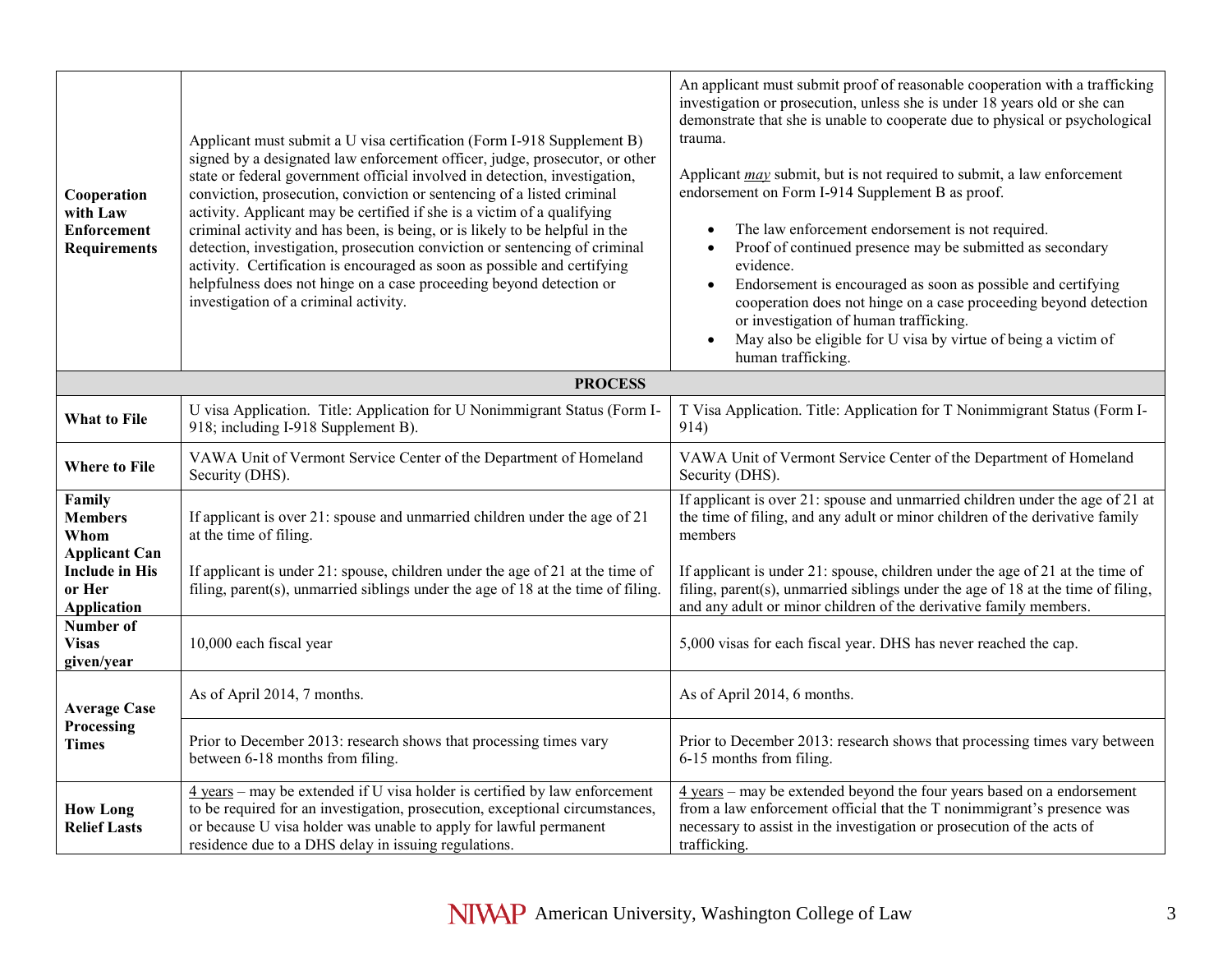| <b>What Wait-List</b><br><b>Approval</b><br><b>Provides</b>                                                                                                                                                      | Pursuant to the limit of 10,000 U visas a year, the Department of Homeland<br>Security provides certain immigrants with "wait-list" approvals. This<br>classification does not grant the individual with all benefits that come with<br>a U visa status, but it does provide deferred action, which:<br>Protects against removal/deportation<br>×,<br>Provides basis for work authorization<br>$\blacksquare$                    | Not applicable                                                                                                                                                                                                                                                                                                                                                                           |
|------------------------------------------------------------------------------------------------------------------------------------------------------------------------------------------------------------------|----------------------------------------------------------------------------------------------------------------------------------------------------------------------------------------------------------------------------------------------------------------------------------------------------------------------------------------------------------------------------------------------------------------------------------|------------------------------------------------------------------------------------------------------------------------------------------------------------------------------------------------------------------------------------------------------------------------------------------------------------------------------------------------------------------------------------------|
| <b>What Approval</b><br><b>Provides</b>                                                                                                                                                                          | Approval provides deferred action which:<br>Protects against removal/deportation<br>Provides basis for work authorization<br>*May be extended if U visa holder is certified by law enforcement<br>$\blacksquare$<br>to be required for an investigation, prosecution, exceptional<br>circumstances, or because U visa holder was unable to apply for<br>lawful permanent residence due to a DHS delay in issuing<br>regulations. | Approval provides:<br>Protection against removal/deportation<br>Basis for work authorization<br>*May be extended if the T visa holder is certified by law<br>enforcement that their continued presence in the U.S. is necessary<br>for an investigation or prosecution of activity related to human<br>trafficking.                                                                      |
|                                                                                                                                                                                                                  | <b>BENEFITS</b>                                                                                                                                                                                                                                                                                                                                                                                                                  |                                                                                                                                                                                                                                                                                                                                                                                          |
|                                                                                                                                                                                                                  | <b>In General</b>                                                                                                                                                                                                                                                                                                                                                                                                                |                                                                                                                                                                                                                                                                                                                                                                                          |
| <b>Protection</b><br><b>Against</b><br>Deportation                                                                                                                                                               | Upon filing, applicant is flagged as "384" in Department of Homeland<br>Security's system as a VAWA confidentiality-protected case. This stops the<br>Department of Homeland Security from taking any enforcement action<br>against the victim, including detention and removal. Cannot rely on<br>information provided by the perpetrator or their family member to harm the<br>victim.                                         | Upon filing, applicant is flagged as "384" in Department of Homeland<br>Security's system as a VAWA confidentiality-protected case. This stops<br>the Department of Homeland Security from taking any enforcement action<br>against the victim, including detention and removal. Cannot rely on<br>information provided by the perpetrator or their family member to harm<br>the victim. |
| Applicant's<br><b>Access to Work</b><br><b>Authorization</b><br>It is important to<br>consider WA<br>even for children<br>under the legal<br>working age as it<br>provides<br>eligibility to<br>apply for an SSN | Work authorization upon conditional approval based on deferred action<br>status if cap is reached.<br>Work authorization for 4 years upon receipt of the U visa.                                                                                                                                                                                                                                                                 | An applicant receives employment authorization upon receipt of a bona<br>fide determination from the VAWA Unit (after filing but before approval).<br>Work authorization upon approval                                                                                                                                                                                                   |
|                                                                                                                                                                                                                  | Form to file: None required for approvals. Application for Employment<br>Authorization (Form I-765) is required for wait-list approvals with deferred<br>action status.                                                                                                                                                                                                                                                          | Form to file: None required.                                                                                                                                                                                                                                                                                                                                                             |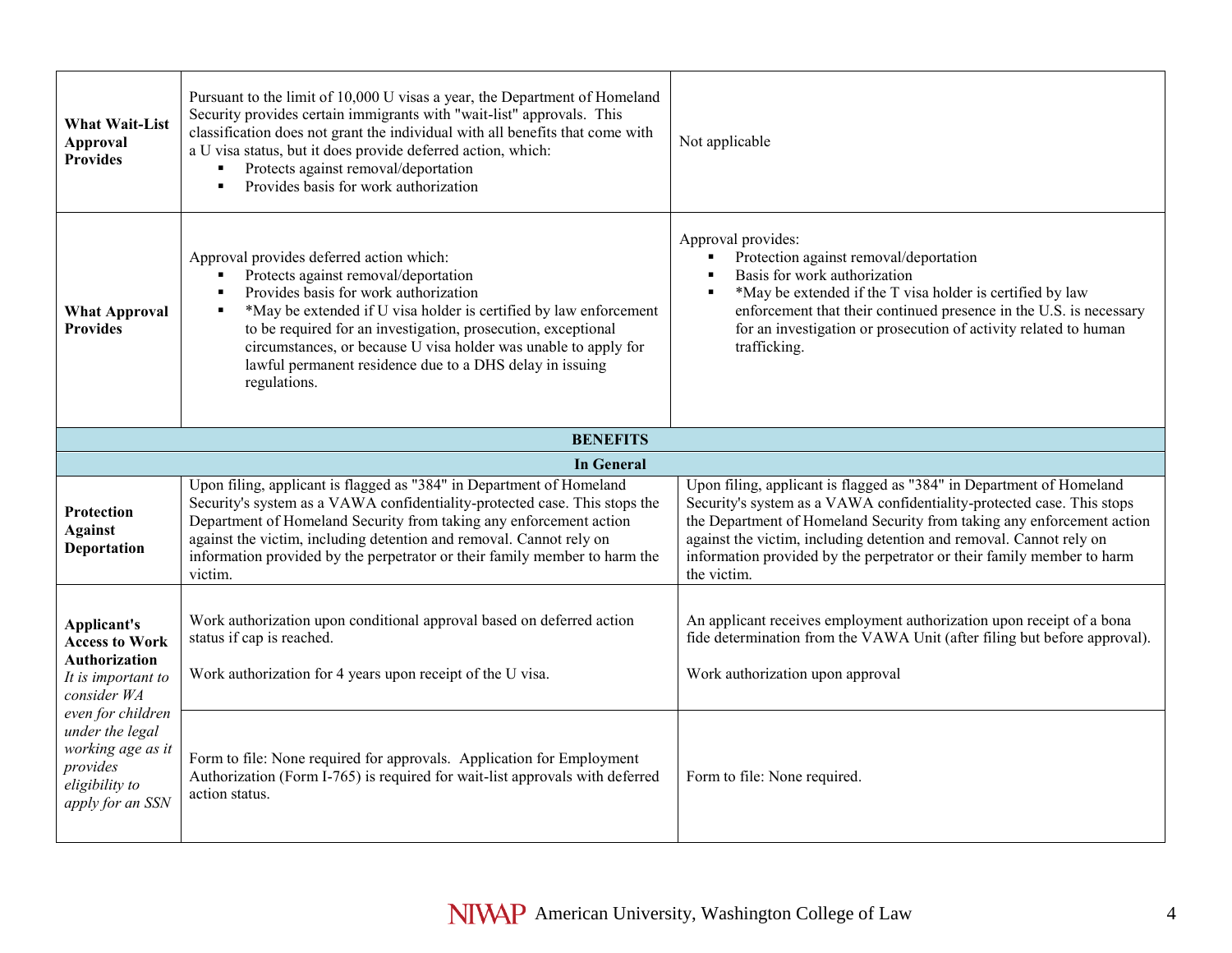| <b>Waivers</b><br><b>Available for</b><br>Ineligibility<br><b>Factors So That</b><br><b>Victim Can</b><br><b>Receive Lawful</b><br>Permanent<br><b>Residency</b> | There is an exception to the public charge ground of inadmissibility.<br>Discretionary waiver of inadmissibility available if it is in the public or<br>national interest. No waiver available for participants in Nazi persecution,<br>genocide, torture, or extrajudicial killing.                                                                                | There is an exception to the public charge grounds of inadmissibility.<br>A discretionary waiver available for other grounds of inadmissibility if<br>inadmissibility is incident to the victimization.<br>No waiver is available if inadmissibility is because of Nazi persecution,<br>genocide, torture or extrajudicial killing; national security-related grounds,<br>international child abduction, or renunciation of citizenship to avoid<br>taxation.                                       |
|------------------------------------------------------------------------------------------------------------------------------------------------------------------|---------------------------------------------------------------------------------------------------------------------------------------------------------------------------------------------------------------------------------------------------------------------------------------------------------------------------------------------------------------------|-----------------------------------------------------------------------------------------------------------------------------------------------------------------------------------------------------------------------------------------------------------------------------------------------------------------------------------------------------------------------------------------------------------------------------------------------------------------------------------------------------|
| Applicant's<br>Access to a<br>Permanent<br><b>Residency Card</b><br>Also known as a<br>"Green Card"                                                              | A U visa holder can apply for lawful permanent residence, if the applicant<br>has:<br>Maintained continuous presence in the U.S. for 3 years;<br>1.<br>Complied with reasonable requests to cooperate in investigation or<br>2.<br>prosecution;<br>Good moral character; and<br>$\mathbf{3}$ .<br>Is admissible or qualifies for a waiver of inadmissibility.<br>4. | A Tvisa holder can apply for lawful permanent residence if the applicant<br>has:<br>Maintained continuous presence in the U.S. for 3 years (or<br>$1_{\cdot}$<br>qualifies to apply earlier because the investigation or prosecution<br>is complete),<br>Complied with reasonable requests in the investigation or<br>2.<br>prosecution (or was under 18 or would suffer extreme hardship),<br>Good moral character, and<br>3.<br>Is admissible or qualifies for a waiver of inadmissibility.<br>4. |
|                                                                                                                                                                  | Access to Services Not Considered Public Benefits Open to All Immigrants <sup>2</sup>                                                                                                                                                                                                                                                                               |                                                                                                                                                                                                                                                                                                                                                                                                                                                                                                     |
| <b>Life and Safety</b><br>Services <sup>3</sup>                                                                                                                  | Eligible                                                                                                                                                                                                                                                                                                                                                            | Eligible                                                                                                                                                                                                                                                                                                                                                                                                                                                                                            |
| <b>Transitional</b><br>Housing                                                                                                                                   | Eligible                                                                                                                                                                                                                                                                                                                                                            | Eligible                                                                                                                                                                                                                                                                                                                                                                                                                                                                                            |
| <b>Emergency</b><br><b>Medicaid</b>                                                                                                                              | Eligible                                                                                                                                                                                                                                                                                                                                                            | Eligible                                                                                                                                                                                                                                                                                                                                                                                                                                                                                            |
| Healthcare<br>from HHS-<br>funded<br>Community<br><b>Clinics</b><br>www.HRAS.gov                                                                                 | Eligible                                                                                                                                                                                                                                                                                                                                                            | Eligible                                                                                                                                                                                                                                                                                                                                                                                                                                                                                            |

<sup>2</sup> Leslye Orloff, Aditi Kumar and Krisztina Szabo, *Public Benefits Toolkit*, NIWPA (March 2014) *available at* [http://niwaplibrary.wcl.american.edu/reference/additional-materials/public-](http://niwaplibrary.wcl.american.edu/reference/additional-materials/public-benefits/Public%20Benefits%20ToolKit%20FINAL%203%2024%2014%20leo.pdf/view)

[benefits/Public%20Benefits%20ToolKit%20FINAL%203%2024%2014%20leo.pdf/view](http://niwaplibrary.wcl.american.edu/reference/additional-materials/public-benefits/Public%20Benefits%20ToolKit%20FINAL%203%2024%2014%20leo.pdf/view) (Hereinafter "Public Benefits Toolkit").<br><sup>3</sup> For more information about the benefits available to all immigrants regardless of status, see Catherine *Immigration Status*, NIWAP (June 2014) *available at* [http://niwaplibrary.wcl.american.edu/public-benefits/unrestricted-benefits/Programs%20Open%20To%20All%20Immigrants%20Regardless%20of%20Status.pdf/view.](http://niwaplibrary.wcl.american.edu/public-benefits/unrestricted-benefits/Programs%20Open%20To%20All%20Immigrants%20Regardless%20of%20Status.pdf/view)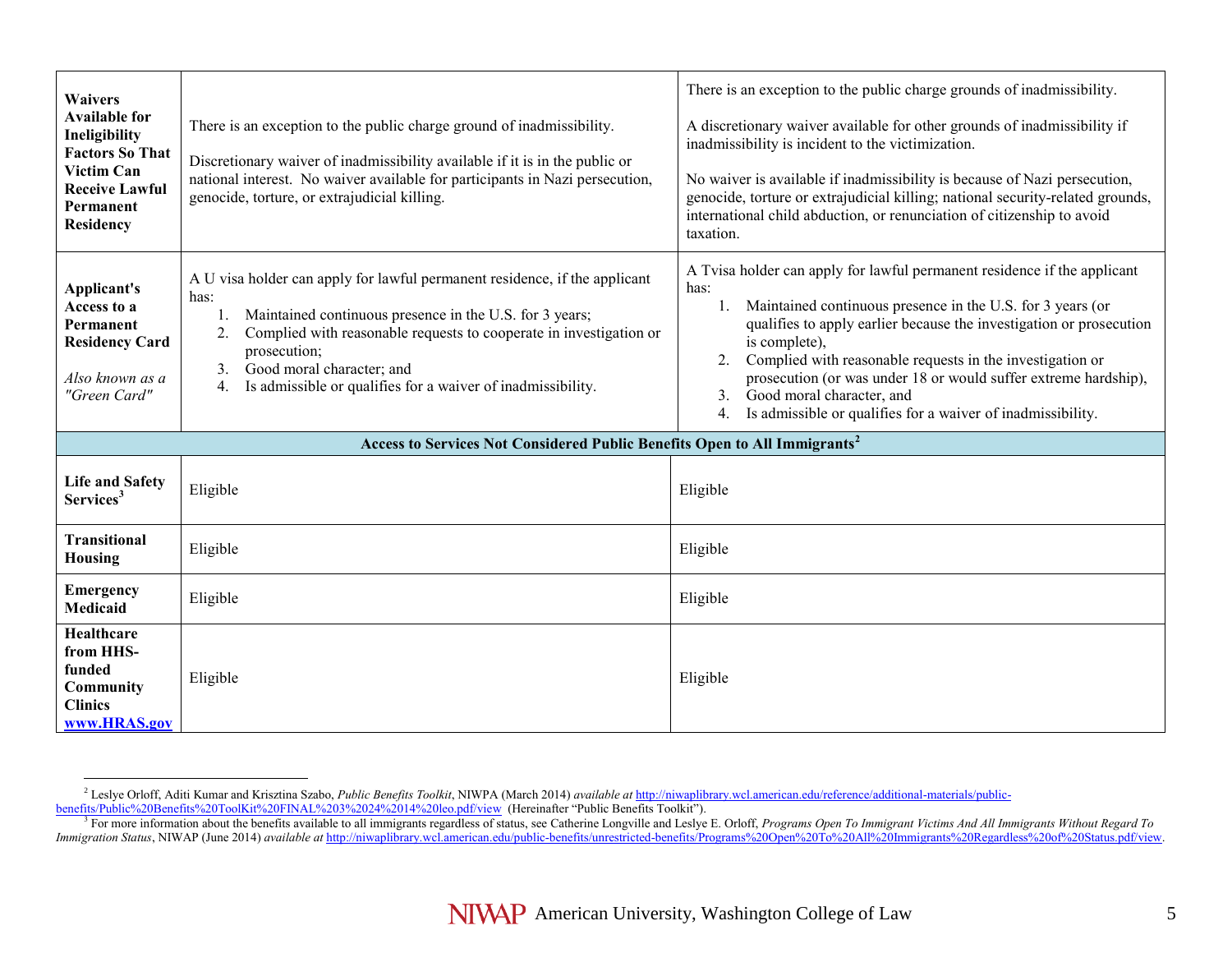| <b>Assistance from</b><br>a Legal Services<br>Corporation<br><b>Funded</b><br>Program                               | Eligible under anti-abuse regulations for "related legal assistance"<br>including matters related to escaping abuse, ameliorating the effects of the<br>abuse, preventing future abuse, prevention of or obtaining relief from any<br>U visa criminal activity.<br>Upon filing an application for lawful permanent residency based upon a U<br>visa the victim is eligible for all legal assistance offered with no<br>relationship to the abuse required. | Victims of severe forms of human trafficking are eligible for all legal<br>assistance offered by and LSC funded agency.                                                                                                                                                                                                                                                                                                                                                                                                                                                 |
|---------------------------------------------------------------------------------------------------------------------|------------------------------------------------------------------------------------------------------------------------------------------------------------------------------------------------------------------------------------------------------------------------------------------------------------------------------------------------------------------------------------------------------------------------------------------------------------|-------------------------------------------------------------------------------------------------------------------------------------------------------------------------------------------------------------------------------------------------------------------------------------------------------------------------------------------------------------------------------------------------------------------------------------------------------------------------------------------------------------------------------------------------------------------------|
| <b>Special</b><br>Supplemental<br><b>Nutrition</b><br>Program for<br><b>Women, Infants</b><br>and Children<br>(WIC) | Eligible                                                                                                                                                                                                                                                                                                                                                                                                                                                   | Eligible                                                                                                                                                                                                                                                                                                                                                                                                                                                                                                                                                                |
|                                                                                                                     | <b>Federal and State Public Benefits<sup>4</sup></b>                                                                                                                                                                                                                                                                                                                                                                                                       |                                                                                                                                                                                                                                                                                                                                                                                                                                                                                                                                                                         |
| <b>General Access</b><br>to Public<br><b>Benefits</b>                                                               | U visa holders are not "qualified immigrants," and are not eligible to<br>receive federal public benefits or federal means-tested public benefits.                                                                                                                                                                                                                                                                                                         | Continued Presence: Victims of severe forms of human trafficking receive<br>HHS Office of Refugee Resettlement (ORR) certification making them<br>eligible for public benefits to the same extent as refugees for 7 years.<br>T-Visas: Victims of severe forms of human trafficking that receive bona<br>fide determinations and T visas receive ORR certification making them<br>eligible for public benefits to the same extent as refugees for 7 years <i>and</i> are<br>qualified immigrants giving them access to public benefits beyond the 7<br>vear limitation. |
| Post-secondary<br><b>Education</b>                                                                                  | U visa holders are not able to file for FAFSA or other governmental<br>scholarships, grants, or loans, until they become Lawful Permanent<br>Residents. However, recipients may be eligible to apply for non-<br>governmental, and state scholarships, grants, and loans. <sup>5</sup> Recipients may<br>also be eligible to receive in-state tuition in certain states. <sup>6</sup>                                                                      | Eligible                                                                                                                                                                                                                                                                                                                                                                                                                                                                                                                                                                |
| <b>Public and</b><br><b>Assisted</b>                                                                                | Not eligible                                                                                                                                                                                                                                                                                                                                                                                                                                               | Eligible                                                                                                                                                                                                                                                                                                                                                                                                                                                                                                                                                                |

<sup>&</sup>lt;sup>4</sup> This section highlights some of the public benefits available to qualified immigrants for a more complete list of benefits available *see* Public Benefits Toolkit, *supra* note 2.<br><sup>5</sup> For resources on financial aid and